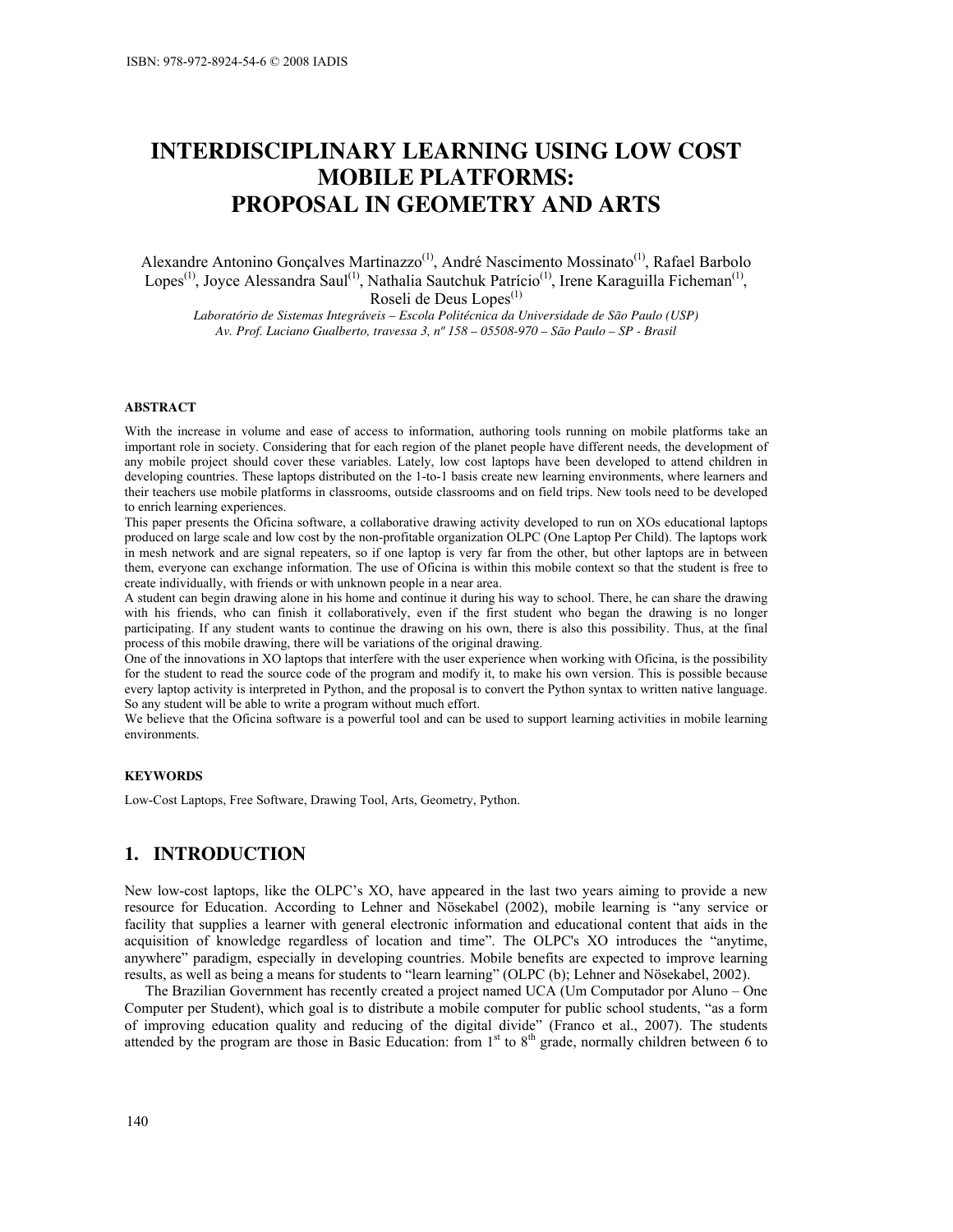14 years old. National Curricular Parameters (PCN – Parâmetros Curriculares Nacionais) synthesize the curricular reform principles for Brazilian schools, and was created by the Education Ministry in 1997. These parameters are not a set of rules schools are forced to adopt, they are a set of orientations to help schools' Pedagogical actions and to support teachers' planning (Moreira, 2004), according to which the learning process is the most important part of Education. Students should play the main role in scholar activities, as active and curious actors in their learning process (Brasil, 1997). Also, basic education must provide ways for autonomous knowledge acquisition, assuring a permanent learning process. Therefore the teaching and learning process should explore: hypothesis verification methodologies for knowledge construction, arguing power to control this process results, judgment able to improve creativity and capability to recognize explanations' logic limits (ibidem).

According to Almeida (2001), computer-aided activities create a better relationship between students and teachers by increasing students' interest in their studies as well as increasing their self-esteem. The need of experimentation and the new available technologies lead us to the use of computer-based drawing, providing a wide range of possibilities for Arts and Geometry integration. This kind of integration is also encouraged in Brazilian Curricula, pointing to Geometry and measuring as fundamental cognition developers, which is enhanced when studying spatial representation and shapes' relationship with the real world (Brasil, 1998b). In addition, Arts' students should be able to express ideas, articulating their perception and memory (Brasil, 1998a), relating world's representation to Geometry.

From the exposed above, we conclude that expression tools are important in the basic education context. Available open-source drawing software like GIMP (www.gimp.org) and Inkscape (www.inkscape.org) are very powerful and provide many drawing features, like filtering in GIMP and vectorial image creating in Inkscape, but require large space for installation (43MB for GIMP and 47MB for Inkscape). These numbers do not consider XO's operating system, which has few graphic libraries; the most important is GTK 2 – GIMP Toolkit (OLPC (c)). Hence, regular software library dependencies could not be installed, since the overall goal is to use only 200MB for the whole operating system (idem).

This paper describes the experience of developing Oficina, a new authoring tool focused on integrating Arts and Geometry. The application provides extended options for geometric representation, like regular and free form polygons. Still, the main development focused on a simple interface and a lightweight application. The solution proposed is an ongoing work, an open-source software distributed with the OLPC base system.

#### 2. DESCRIPTION

This section describes a short-list of Geometry-related features available in the application. Other expression tools available are pencil, paintbrush, eraser and selection. Oficina is an authoring tool, which enables users to represent the world in two dimensions in an innovative way with 2D representations, uncommon shapes and a free-form tool. Unlike other open-source programs, with Oficina users can see and modify the source code, because it is written in Python and the XO operating system encourages users to see what is behind the applications. The application requires less than 500kB of free space to be installed.

User interface shows also a new approach: simple and intuitive, no matter how much computer fluency the user has. For example, the pencil tool is automatically selected when the application starts. Each tool has a set of options embedded in its palette, which provides advanced controls like filling or not a closed shape and determining line thickness. Further on we describe the most important geometry-related tools.

# 2.1 Free-form Polygon

This tool allows users to draw a combination of free hand and polygon shape. When the mouse button is pressed and held, the tool draws free hand forms and when the mouse is clicked moved and clicked again, a straight line is drawn between the two points. When the student clicks again on the starting point, the drawing is completed and closed. Thus, irregularities can be put into shapes, creating a large universe of possible drawings, extremely useful for non-regular shapes of world representations. The illustration bellow shows a completed free form drawing; it has a filled image, but it could have outline only.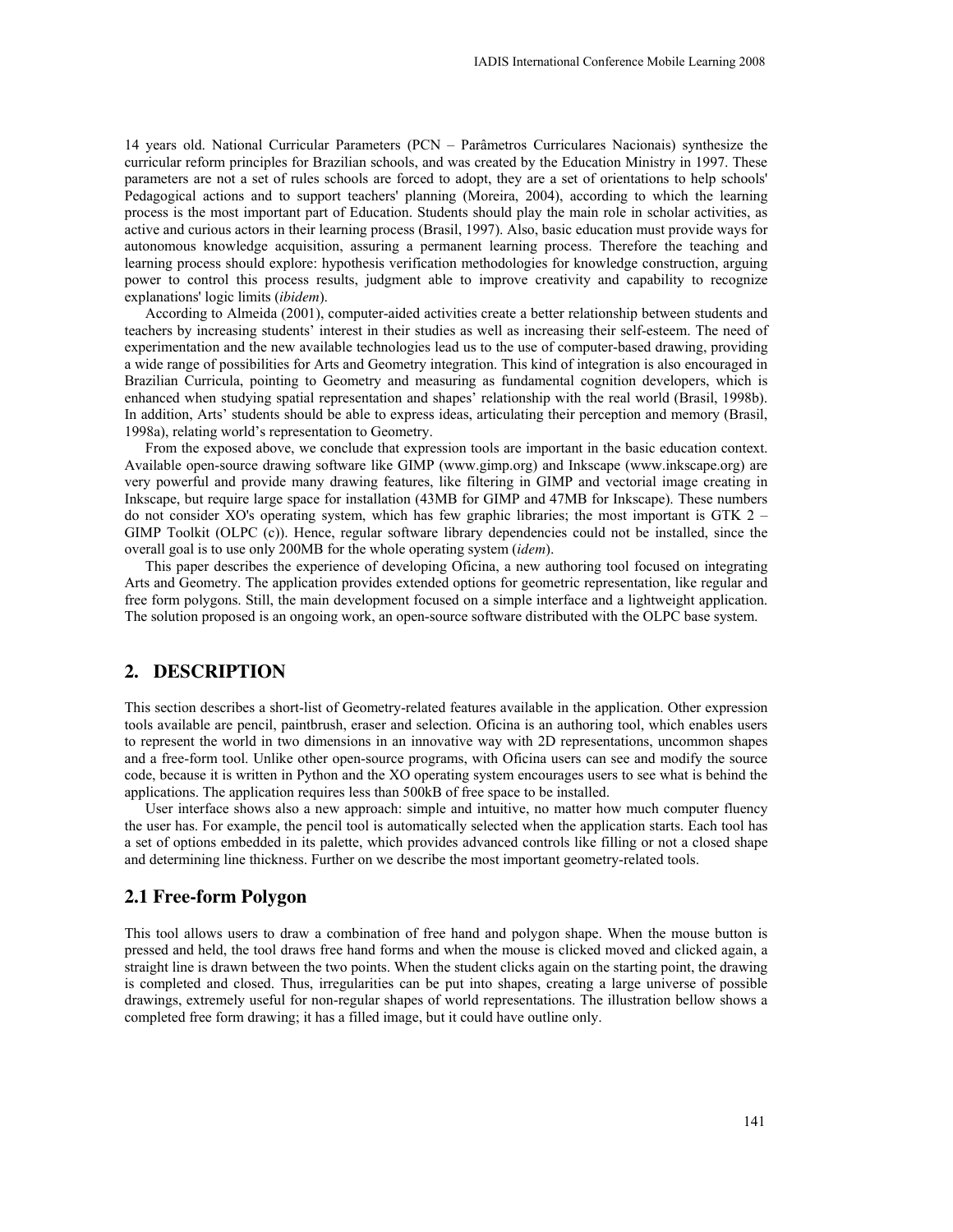

Figure 1. Example of free-form polygon, user is able to draw lines and free-hand curves in the same shape.

### 2.2 Regular Shapes

With the "Shapes" tab, it is possible to choose between several predefined forms, with the possibility to define the border and the filling colors, or even whether or not fill the shape. During the creation of the figure users can define its size and also rotate it in some cases. The following illustration shows the advanced controls available for the regular polygon: line thickness, number of sides and filling.



Figure 2. Advanced controls accessed through a palette for regular polygons

Shapes are drawn when the user presses the mouse button, holds and drags it. The combination of special keys while drawing a shape allows more flexibility. If the user presses the ALT key while drawing a shape, the system moves it to anther position. If the user presses the CTRL key, it will be rotated. If the user presses the SHIFT key, the application will draw a regular form: a circle (not an ellipse), a square (not a rectangle). Basic shapes the Oficina offers are: circle, rectangle, line, regular polygon (user chooses the number of sides), heart, parallelogram, arrow, star (user defines the number of vertices), trapezoid and triangle.

# 3. IMPLEMENTATION METHODOLOGY

Initially, Oficina was implemented using the Java programming language (Sun, 2007) as part of Saul's Final Graduation Project. When the development of the OLPC XO (One Laptop Per Child, 2007) began, we decided to make Oficina available for this kind of platform as part of the UCA project. OLPC's decision was to develop all operating system graphical interfaces (named Sugar) using the Python programming language. For a complete integration between our software and Sugar, Oficina was implemented using this language.

Python is an object oriented programming language with a very simple and comprehensive syntax, facilitating code programming and understanding. To run software in python it is necessary to have an interpreter. One peculiar characteristic of this language is the obligation of indentation, because this serves as a delimiter of code blocks. In other languages, despite the indentation is recommended, it is not a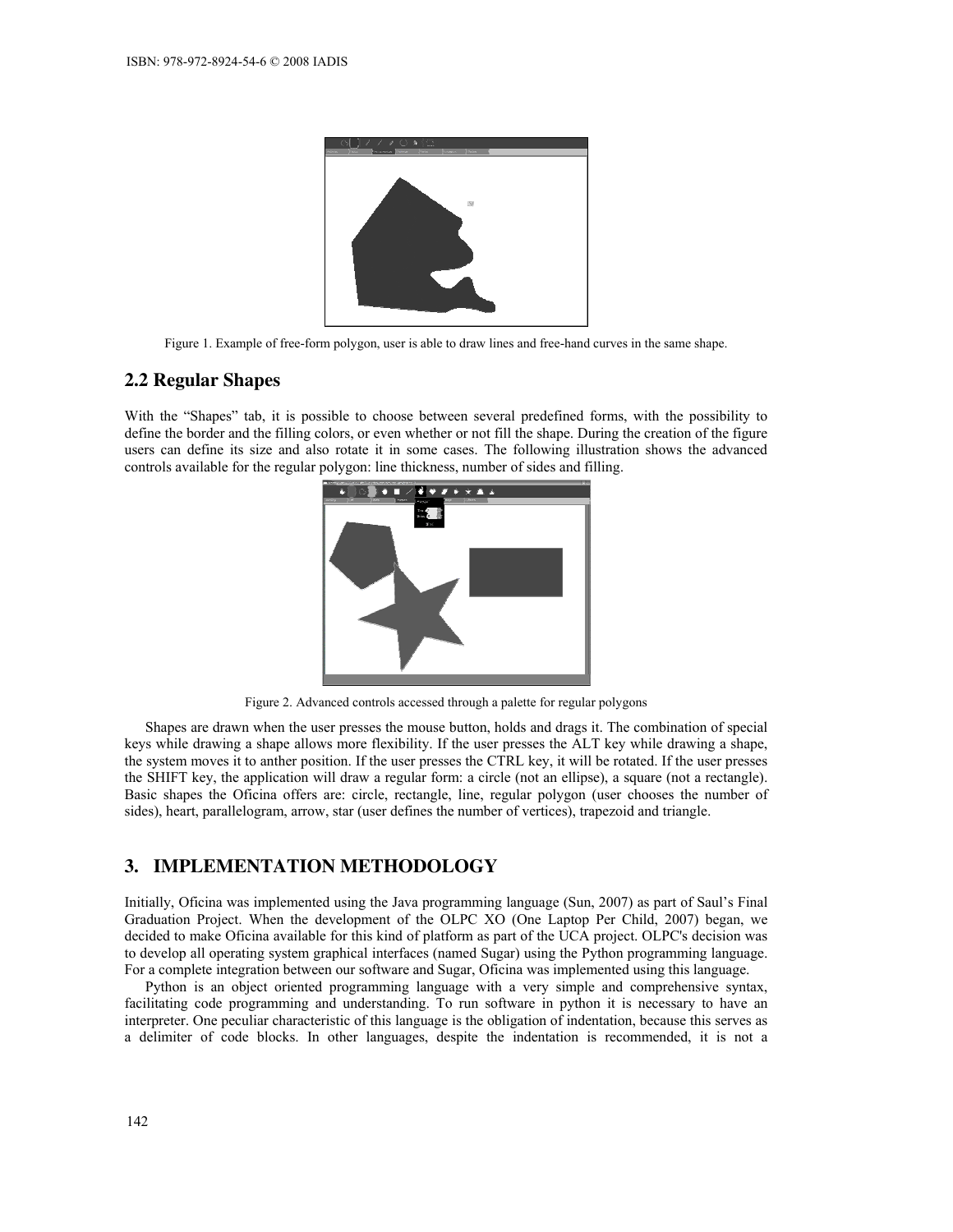requirement. One of the advantages of python is the great amount of existing. In our case the PyGTK library was used, as it provides many kinds of visual elements and utilities for it (PyGTK, 2007).

The development team adopted Extreme Programming practices, especially those that are focused on teamwork and communication. According to Jeffrey (1999), communication is very important to agile software development. Thus, person-to-person communication was encouraged and weekly meetings were conducted. As of documentation, main functions are commented and explained in a class diagram.

Coding standard is another inheritance from extreme programming, as all development is done using Python, every programmer in the team uses the same indentation and naming conventions. This is important because of the collective coder ownership, which means everyone is allowed to change the code anywhere. To avoid conflicts, the team has to be constantly updated. A key practice used to write Oficina is pair programming, developers do not solve problems and create new features alone, and this helps improving communication and uniform programming styles. As tests are also important, Oficina receives bug reporting on a public system from all over the world, since the OLPC testing team is worldwide.

Finally, we used a distributed version control system, named GIT. It maintains the development history inside of each local copy, proving an easy way to merge local and remote branches (Baudis). Although it has associated learning difficulties, GIT's version control capabilities make it the right tool.

# 4. PRELIMINARY TESTS

To evaluate the first Oficina version some preliminary tests have been conducted with teachers in a Brazilian public school. These experiments were intended to collect some first impressions and suggestions of improvements and new functionalities. In the first step, the XO laptops were given to the teachers and they ran and explored the Oficina by themselves. This exploration took about 30 minutes and during it some notes were taken. In the second step, a questionnaire was applied with the following questions: (1) How is drawing expression related to your discipline? (2) Did you find the software interface simple/intuitive? Did you have any difficulty while using a tool or a feature? (3) Is this application adequate to your discipline? If positive, give some examples. (4) Do you consider this application adequate to the platform? (5) What kind of activity would you suggest to the students if they take the laptops home or elsewhere the school? (6) Suggest improvements and new features you would like to see in the platform drawing application.

These tests evidenced that the software is adequate for an educational use, especially for supporting different knowledge areas and allowing interdisciplinary activities. Another example of interdisciplinary activity, is the conception of a product advertisement, including planning, text elaboration, and final art. In this case, children would work three skills: artistic, textual expression and logical thinking.

Tests also revealed some potential difficulties users found. For example, the color selection and the free polygon were reported as non-intuitive features. Teachers mentioned they liked geometric shapes because of the options that can be explored with the kids, not only in Mathematics; a teacher mentioned the twodimensional representation of solid objects (3D) as a possible activity. Another use case suggestion would take advantage of platform's mobility. If children take laptops home, the required homework would be to take pictures of the environment and modify them to build new scenarios.

# 5. FUTURE WORK

We need to do more tests with end users, principally with children to verify usability, desirability and to collect more suggestions of improvements and new features. Also more alternatives of educational uses, especially in classroom utilization, will be explored and searched with the teachers. As the XO laptops connect to each other using the Mesh Network then, we plan to develop a collaborative mode of the Oficina.

#### 6. CONCLUSION

This paper presented Oficina, a simple interface drawing application for the XO. The main objective of this research is to make available free software that supports learning on low cost mobile platforms, not only